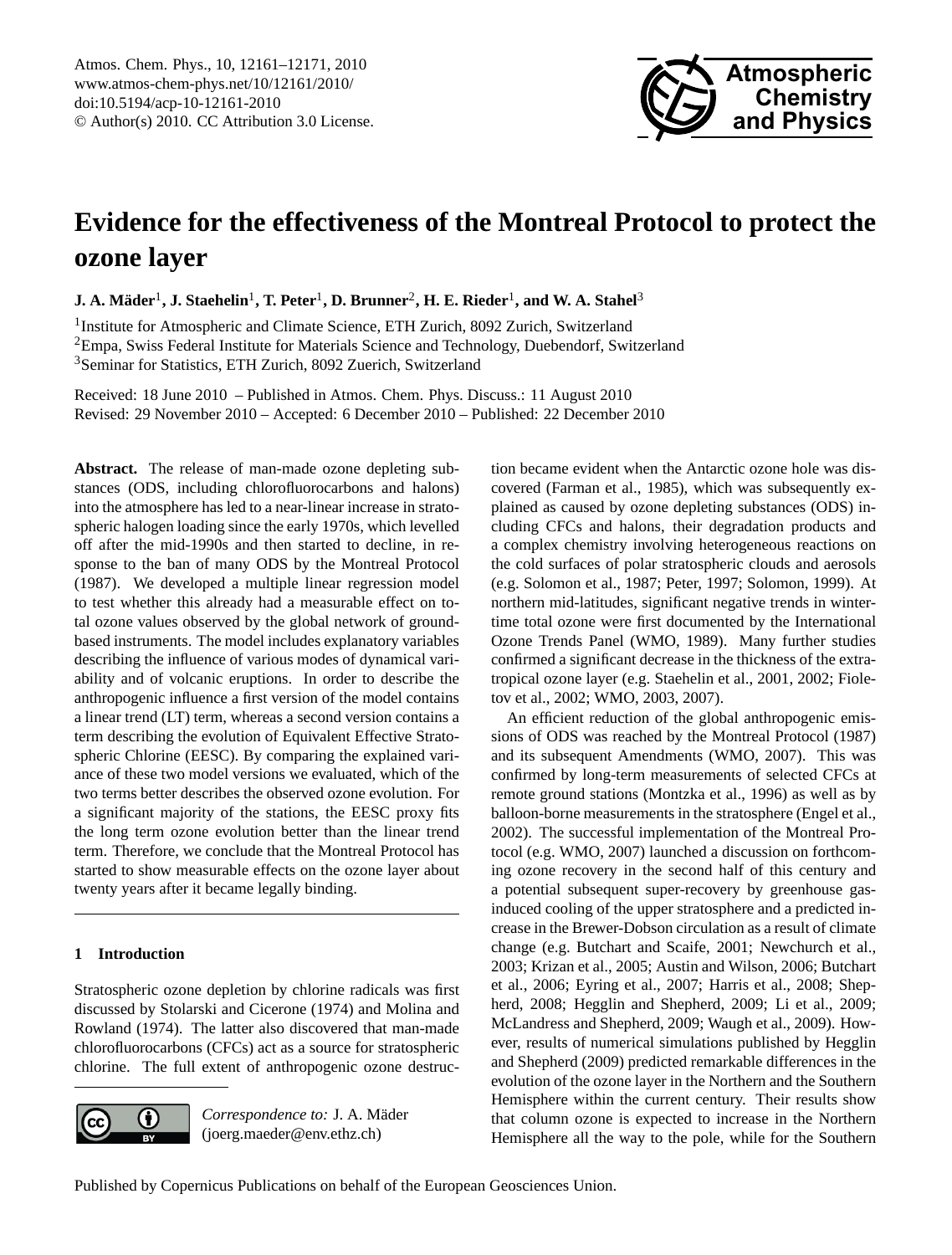Hemisphere the increase is restricted to mid-latitudes and a decrease is predicted for the polar region due to decreased downwelling in Southern Hemisphere spring.

Several other studies (e.g., Prather et al., 1996; Velders et al., 2008; Morgenstern et al., 2008; Newman et al., 2009) reported on the positive effect of the Montreal Protocol, relating the expected development to "the world avoided", had the Montreal Protocol not been ratified. As its successful ratification prohibited the steady increase in the atmospheric burden of ODS, very severe ozone depletion and subsequent increase in erythemal UV were avoided.

Depending on their physico-chemical properties, individual ODS have different potentials to deplete stratospheric ozone. Equivalent Effective Stratospheric Chlorine (EESC) is a convenient quantity to characterize the ozone depletion potentials of halogens (chlorine and bromine) taking into account the temporal evolution of the emissions of the individual species, their transport into the stratosphere and their at-mospheric lifetimes (WMO, 2007). <sup>[1](#page-1-0)</sup> Since air is transported from the tropical troposphere into the stratosphere, and then takes a few years from the tropical entry point before reaching high latitudes (Newman et al., 2007), an additional lag of 2.5 years applies when using EESC to describe the polar latitudes. Between the early 1970s and the mid-1990s EESC increased in an almost linear way (see Fig. 1). EESC peaked in 1997, several years after the peak in emissions, due to the long transport time to reach the ozone layer and the long atmospheric lifetimes of ODS. This was confirmed by ground based Fourier Transform Infrared Reflectance (FTIR) measurements at Jungfraujoch (Switzerland) of column amounts of the stratospheric reservoir species hydrogen chloride (HCl), which is formed by the reaction of methane (CH4) with chlorine radicals released by the stratospheric photolysis of CFCs (black solid line in Fig. 1). These findings suggest that the slow recovery of the ozone layer over mid-latitudes may have started at the earliest in the late 1990s (Rinsland et al., 2003).

The bulk of stratospheric ozone resides in the lower and middle stratosphere. At these altitudes extra-tropical ozone is highly variable and therefore the effect of the Montreal Protocol on total ozone is much more difficult to identify there than in the upper stratosphere (e.g. Weatherhead et al., 2000). Reinsel and colleagues (2002) estimated that the detection of the first stage of ozone recovery (defined as a deviation from a linear decrease) requires about 7–8 years of total ozone observations after the onset of the recovery. Recent studies provide growing evidence that a weakening or even rever-



**Fig. 1.** Left axis: Time series of Equivalent Effective Stratospheric Chlorine (EESC) for extra-polar latitudes (red line) and linear trend (LT) as used in many previous studies (blue line). Right axis: time series of ground-based HCl columns measured at Jungfraujoch (Switzerland, 3580 m a.s.l., black solid line). For polar stations the same EESC and LT curves are used, but applying an additional time lag of 2.5 years (Newman et al., 2007). The black dashed curve shows EESC using 5.5 years as mean age-of-air values, instead of 3 years.

sal of the negative ozone trends may already be detectable (Newchurch et al., 2003; Guillas et al., 2004; Steinbrecht et al., 2004; Reinsel et al., 2005; Yang et al., 2005, 2006; Brunner et al., 2006; Weatherhead and Anderson, 2006; WMO, 2007; Harris et al., 2008). Increases in total ozone since the early 1990s have been noted at several sites in the northern mid-latitudes, but the attribution of these changes to EESC is a difficult task (Yang et al., 2006), because several factors may have contributed to an apparent flattening or reversal in ozone tendencies. These may include: (i) changes in synoptic scale meteorological variability and long-term climate variability (e.g. Hood and Zaff, 1995; Steinbrecht et al., 1998; Appenzeller et al., 2000; Thompson an Wallace, 2000; Orsolini and Doblas-Reyes, 2003; Brönnimann and Hood, 2003; Shepherd et al., 2008; Rieder et al., 2010); (ii) the large volcanic eruption of Mount Pinatubo in 1991 leading to record low values in the following two years (e.g. Gleason et al., 1993; Rosenfield et al., 1997; Robock, 2000; Yang et al., 2005; Brunner et al., 2006; WMO, 2007); (iii) the maximum in solar activity in 2001 (Steinbrecht et al., 2004); and (iv) particularly cold winters with enhanced polar ozone loss in the Arctic during the mid 1990s and in the Antarctic in 2006 with one of the largest austral ozone holes ever (WMO, 2006).

<span id="page-1-0"></span> $1$ Here we use the EESC definition given by the WMO EESC A1 2010A scenario in which the fractional release types are from Newman et al. (2007) available from [http://acdb-ext.gsfc.nasa.gov/](http://acdb-ext.gsfc.nasa.gov/Data_services/automailer) Data [services/automailer](http://acdb-ext.gsfc.nasa.gov/Data_services/automailer) using the following parameters: mean age of air: 3.0 years; width of age of air spectrum: 1.5 years; fractional release rate for each species  $(Cl<sub>y</sub>, Br<sub>y</sub>, F<sub>y</sub>)$ ; bromine scaling factor: 60.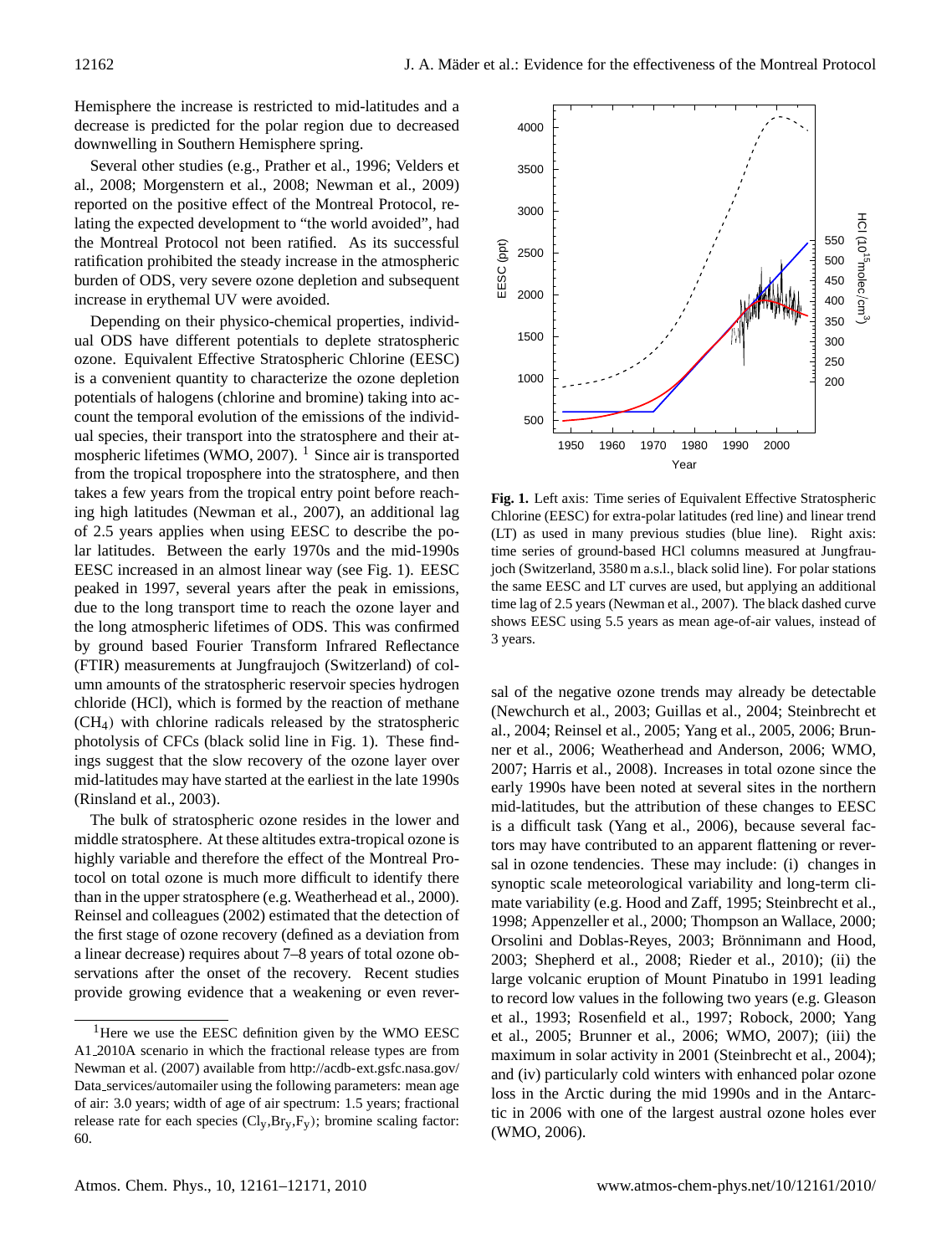Numerical simulations have been performed in order to describe in a quantitative way the effect of anthropogenic emissions of ODS on the stratospheric ozone layer. During the last decade a number of three dimensional models have been developed aiming at describing the complex interactions of stratospheric chemistry and transport allowing climatic changes to be taken into account (e.g. WMO, 2007). Nevertheless, the validation of these models regarding their capability to adequately describe all relevant processes and hence to reliably predict the evolution of stratospheric ozone remains a challenging task given all inter-model differences and different parametrizations (Eyring et al., 2007, 2010; Austin et al., 2010a, b; SPARC-CCMVal, 2010).

Previous studies reported that "simple" linear trends were inadequate to characterize the long-term behavior of column ozone due to the stabilization in recent years (e.g., Reinsel, 2002; Reinsel et al., 2002; Newchurch et al., 2003). Within these studies the so-called CUMSUM method, i.e. the difference of the cumulative sum of residuals from a linear trend, was applied to show that the ozone loss rate has diminished. Here we use a statistical test as a complementary method to provide evidence for the effectiveness of the Montreal Protocol. The basic concept of the approach is simple: We test whether the temporal evolution of total ozone measurements can be better described by a linear trend (LT, starting on 1 January 1970, as expected without the regulation by the Montreal Protocol), or by the evolution of EESC (reflecting the regulation; see Fig. 1). The test itself consists of fitting these two model versions to 116 station series and performing a binomial test with a probability of 50% (also known as sign-test) on the number of stations for which EESC provides a better result. The model includes additional explanatory variables describing other (natural) influences, which are selected, as a first step, by backward elimination methods.

#### **2 Methods and Measurements**

## **2.1 Multiple linear regression models and selection of explanatory variables**

We used the following multiple regression model

$$
TOZ = M + b_1 \cdot \text{Trend} + \sum_{j=2}^{m} b_j \cdot X_j + \varepsilon,\tag{1}
$$

where TOZ is the measured total ozone monthly mean value at a single station,  $M$  is the seasonal variation of total ozone described by individual values for each month (to represent the seasonal cycle), Trend is either EESC or LT,  $b_1$  the trend coefficient,  $X_i$  are other explanatory variables and  $b_i$  their respective coefficients (see Table 1 and text below). The residual errors are described by  $\varepsilon$ . The autocorrelation (in time) is not taken into account in either version (using EESC or LT). However, autocorrelation is expected to not affect the results of our comparative analysis, as it should affect both versions in the same way.

The independent variables (or so-called "explanatory variables") included in the analysis have been selected according to the results of Mäder et al. (2007). The applied backward elimination approach consists of multiple steps. First, for each station, a sequence of elimination for 44 potential explanatory variables is determined by applying stepwise backward elimination based on the p-values of the regression coefficients. This sequence defines a rank for each variable at each station. The ranks are then averaged over all stations in a given geographical zone, and the variable with the lowest rank is dropped from the set of potential explanatory variables. Then, the ranking step for each station is restarted with the remaining 43 variables. This procedure is repeated until only one variable is left, leading to a ranking table for each geographical zone (North Polar, Northern Midlatitudes, Tropics, Southern Mid-latitudes, South Polar). The final model for each zone includes only the highest ranking variables. Its size is determined by the number of significant variables and the explained variance  $(R^2)$  as described in Mäder et al. (2007).

In the next stage, the resulting model was fitted twice for each station in the zone, including the two versions (EESC or LT) of the trend, and the coefficients of determination  $R^2$ were calculated and compared, resulting in a preference of either EESC or LT for each station. Then we calculate for the different zones if a significant part of the stations show the same preference, according to the sign-test.

While this approach is qualitative in nature, it is robust and avoids the selection of a fixed point in time for the turnaround (Percival and Rothrock, 2005), as was required in other studies (Reinsel et al., 2002, 2003; Newchurch et al., 2003; Yang et al., 2005, 2006; Weatherhead and Anderson, 2006).

#### **2.2 Statistical tests**

Since the geographical distances between some of the ground-based stations are small, their preference for either EESC or LT may not be independent because of spatial correlations of the measurements. Therefore, we tested the spatial correlation of our results as expressed by the following transformed difference  $T$  between the explained variances:

$$
T = sign\left(R_{\text{EESC}}^2 - R_{\text{LT}}^2\right) \cdot \sqrt{\left(R_{\text{EESC}}^2 - R_{\text{LT}}^2\right)}
$$
(2)

where  $R_{\text{EESC}}^2$  and  $R_{\text{LT}}^2$  are the explained variances of the model using either EESC or LT. (We used the square root transformation since a normal distribution is an important requirement for spatial analysis and the distribution of  $T$  is, in contrast to the simple difference, very close to it.) For the calculation of the spatial correlation of  $T$  we used the estimator by Cressie and Hawkins (1980). Pairwise differences between the T-values of all stations are grouped into distance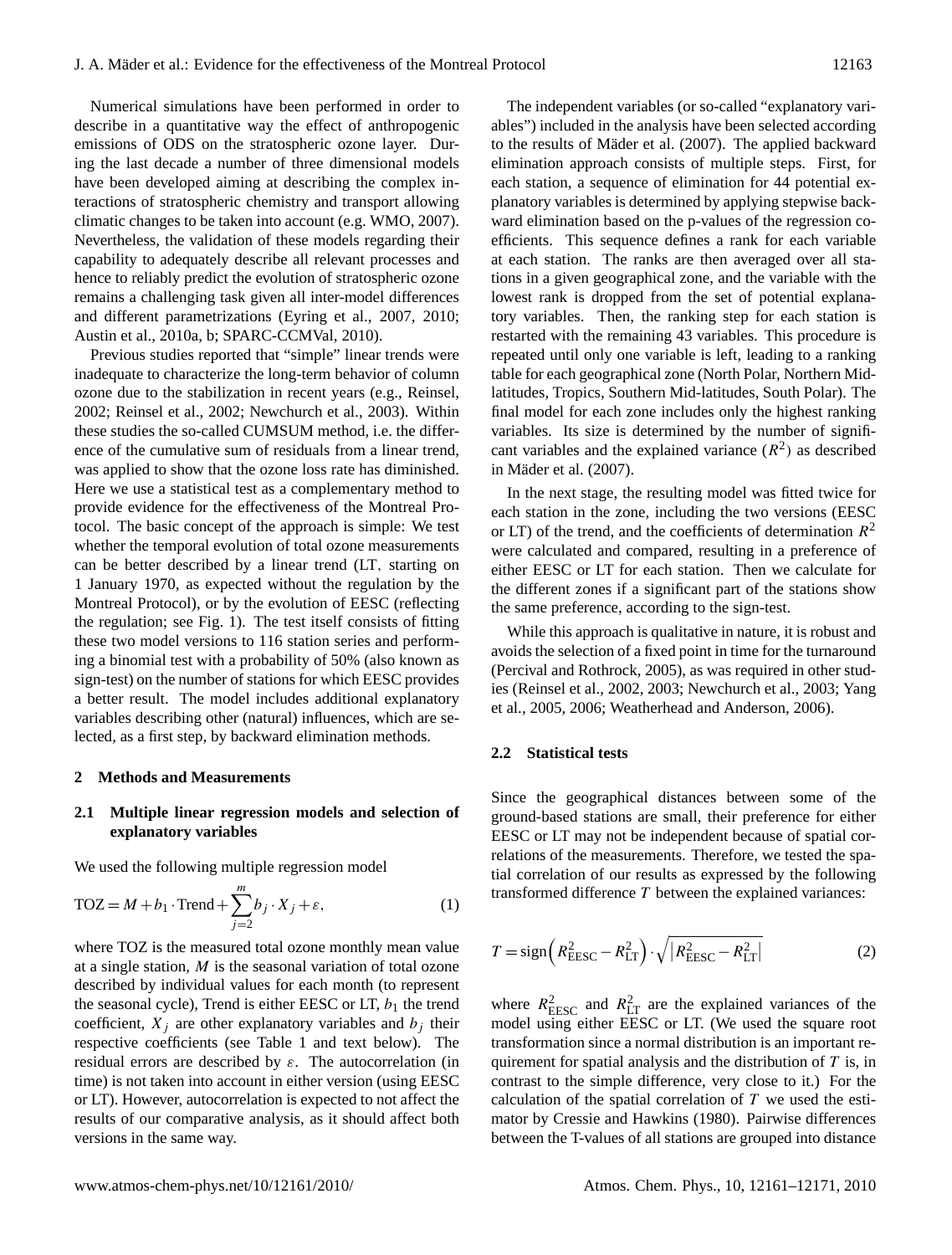Table 1. Regression model for total ozone (TOZ) of the five latitude belts (see Mäder et al., 2007) as selected by the procedure described in the text. If not yet present, a seasonal trend term (seas:Trend) was added for this study (SM and SP). The sequence of the explanatory variables reflects their ranks determined in the model selection procedure. The variable  $M$  (=month) represents the residual seasonal cycle; EL, the equivalent latitude proxy; Trend is either EESC or LT;  $T_X$ , the temperature at pressure level X; PV<sub>X</sub>, the potential vorticity at potential temperature level X; SAD, the vertically integrated aerosol surface area density (describing the influence of volcanic eruptions);  $V_{PSC}$ , the cumulative volume of polar stratospheric clouds (describing polar ozone depletion);  $QBO<sub>X</sub>$  the quasi-biennial oscillation at pressure level X. M is represented by 12 values. The notation seas:Trend indicates that different coefficients for Trend are estimated for each of the seasons (4 values). The other variables are characterized by a single (annual-mean) coefficient.

| Latitude belt                                | <b>Optimized Version of Regression Model</b>                    |
|----------------------------------------------|-----------------------------------------------------------------|
| North Polar (NP):                            | $TOZ \sim EL + M + \text{seas: Trend} + V_{PSC} + T_{50} + SAD$ |
| 11 stations north of $62^{\circ}$ N          |                                                                 |
| Northern Mid-latitude (NM):                  | $TOZ \sim EL + M + T_{10} + \text{seas: Trend} + SAD$           |
| 65 stations $33^\circ$ N–62 $^\circ$ N       |                                                                 |
| Tropical (TR):                               | $TOZ \sim EI + M + \text{seas}$ : Trend                         |
| 27 stations $30^{\circ}$ S-33 <sup>o</sup> N |                                                                 |
| Southern Mid-latitude (SM):                  | $TOZ \sim EL + T_{50} + QBO_{30} + M + \text{seas}$ : Trend     |
| 7 stations $60^{\circ}$ S-30 $^{\circ}$ S    |                                                                 |
| South Polar (SP):                            | $TOZ \sim PV_{470}$ + seas: Trend + EL + M + T <sub>50</sub>    |
| 6 stations south of $60^{\circ}$ S           |                                                                 |

classes  $C(h)$ . Typically about 10 to 30 classes are used. Based on these differences the semivariance  $s_h$  is defined as

$$
s_h = \frac{\left(\frac{1}{n_{C(h)}} \sum_{(i,j)\in h} \sqrt{|T_i - T_j|}\right)^4}{0.914 + \frac{0.988}{n_{C(h)}}}
$$
(3)

where  $n_{C(h)}$  is the number of pairs of stations in this distance class. Graphs of  $s_h$  vs. h show the structure of the spatial correlation. In case of significant spatial correlations,  $s_h$  increases with h. Often the increase is restricted to short distances and  $s_h$  remains constant above a certain distance called *range*. Above this range, the individual stations are no longer correlated (Cressie, 1993). In our analysis, we calculated the spatial correlation separately for the zones defined as northern, southern and tropical latitude belt as well as for all stations together (see Sect. 3.1).

The test on the preference of either EESC or LT on zonal level is of simple form as only the sign of  $T$  (Eq. 2, positive EESC preference, negative LT preference) at the single stations is used in the binominal test. Consequently, significance is only considered over all stations within a zonal band and not on the level of individual stations. For illustration purposes the test values  $T$  are used in Figs. 2, 4, and 5.

## **2.3 Total ozone measurements used in this study**

For the ozone time series we used the ground based stations provided by WOUDC (World Ozone and Ultraviolet Data Centre, Toronto, www.woudc.org, measurements up to March 2007 as available in May 2007) with sufficiently long time series (at least 120 monthly mean values and measurements beyond the year 2000). Available series are different in length. However, sensitivity analysis did not show any effect of record length on the test value  $T$  (Fig. 2). Data before 1948 were not used, since the relevant proxies are not available for the time before 1948. However, this restriction affected only a few stations as most ozone time series started later. Ground based measurements were selected because at many stations, observation started in the 1960s or early 1970s, allowing to better fit the individual coefficients of the model (especially for slowly varying processes) than would be possible for satellite observations available since 1979. Data quality of ground based total ozone measurements is expected to be ensured by comparison with standard instruments. However, some total ozone records reported at WOUDC contain discontinuities partially because of technical problems (Fioletov et al., 2008). Parts of the records of stations showing obvious discontinuities were excluded after visual inspection. Under the assumption that data quality problems of individual stations are random, the conclusions drawn here will remain valid, and any further attempt to homogenize, improve or select certain data is inevitably connected with other problems or biases.

In total, 116 stations with 34'923 monthly total ozone values were used, which corresponds to an average of 23.5 years of data per station.

## **3 Results and Discussion**

## **3.1 Selected explanatory variables and spatial correlation**

The explanatory variables  $X_j$  were selected by backward elimination (see Sect. 2.1), starting with a large set of different time series of possible variables. Table 1 shows the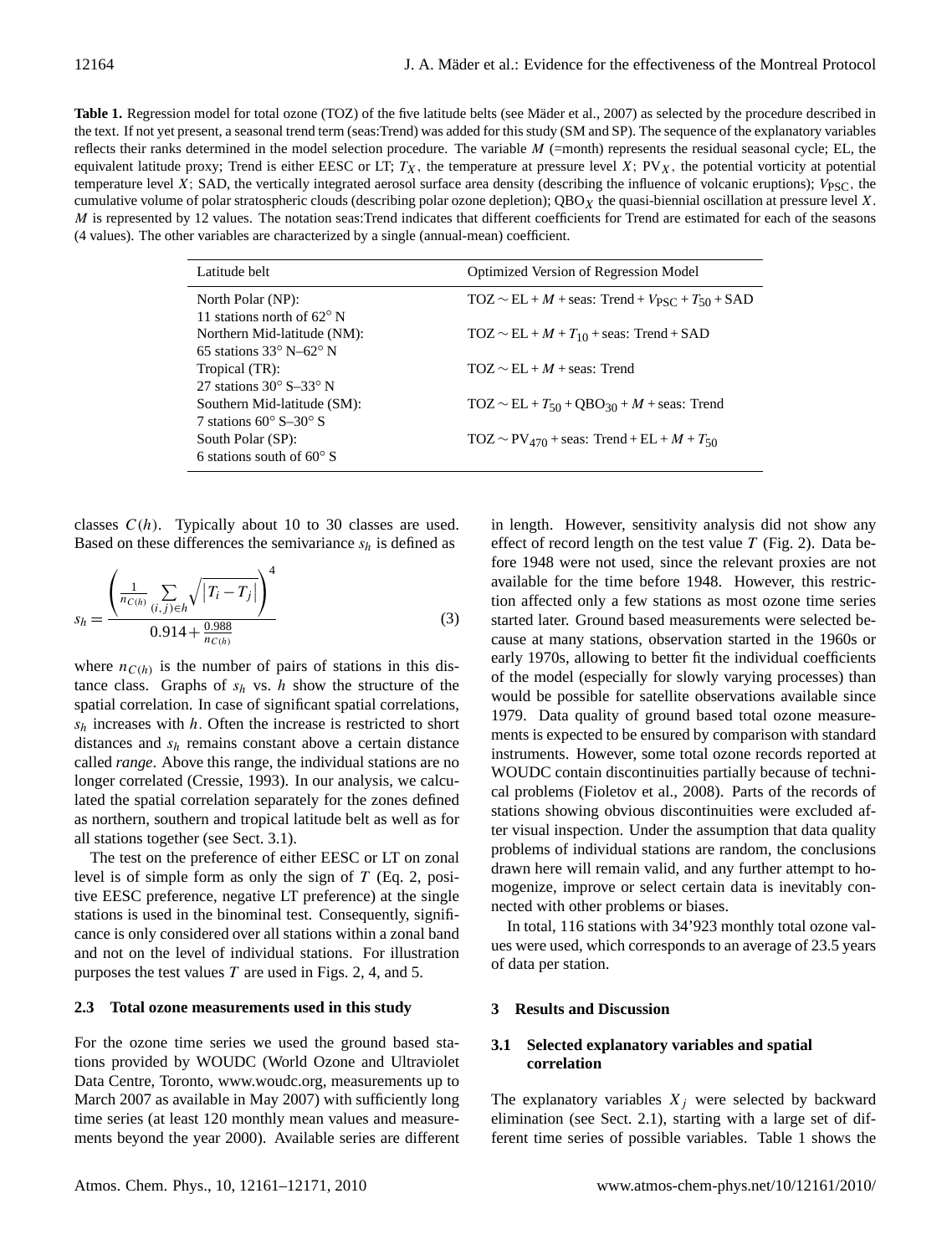

**Fig. 2.** Test value  $T$  (see Eq. 2) against the number monthly mean data available for calculation. NP denotes Northern Polar belt, NM denotes Northern Mid-latitude belt, T denotes tropics, SM denotes Southern Mid-latitude belt and SP denotes Southern Polar belt.

result and gives a short description of the selected variables. The variable of equivalent latitude (EL) was developed to describe the effect of dynamics on column ozone (Wohltmann et al., 2005). It is calculated in two steps. First, the potential vorticity (PV) over a station at different potential temperature levels is mapped to the latitude, which encloses the same area as the PV contour. Second, the corresponding ozone profile is derived from the monthly climatology and vertically integrated. For further details we refer to Wohltmann et al. (2005). The EL was selected in all bands. It is known that changes in atmospheric dynamics contributed significantly to the past evolution of stratospheric ozone at different sites (e.g. Labitzke and van Loon, 1999; Chipperfield and Jones 1999; Appenzeller et al., 2000; Hadjinicolaou et al., 2002; Orsolini and Doblas-Reyes, 2003; Harris et al., 2008) and that the increase in total ozone found at northern mid-latitudes in the 1990s (Hood and Soukharev, 2005; Harris et al., 2008) is attributable to a large extent to changes in dynamics. The inclusion of EL in the model provides confidence that the main results of the study are not confused by changes in dynamics, since changes in transport are believed to be the main driver for the long-term evolution of the ozone shield besides ODS.

A large perturbation of stratospheric ozone was caused by the eruption of Mt. Pinatubo in 1991 close to the maximum of EESC. Since large volcanic eruptions led to lower total ozone values in the subsequent years (e.g. Randel et al., 1995; Hadjinicolaou et al., 1997), this may lead to a preference for EESC over the linear trend. Based on the backward elimination procedure the variable SAD (vertically integrated Stratospheric Aerosol surface area Density) representing the effect of volcanic eruptions was identified as an important variable in the two northern latitude belts. In the Southern Hemisphere the influence of the past volcanic eruptions (e.g. Gunung Agung, 1963; El Chichón, 1982; Mt. Pinatubo, 1991) on column ozone could not be identified in similar strength as in the Northern Hemisphere. Robock et al. (2007) attempted to explain the hemispheric difference in the effect of volcanic eruptions by atmospheric dynamics, namely as the combination of the difference in land mass at the latitude of the jet stream and the stronger polar vortex in the Southern Hemisphere. The inclusion of SAD in the model distinctively reduces the residuals for the corresponding time period. Thus, in contrast to other studies (Reinsel et al., 2002; Yang et al., 2006) we apply the regression model including SAD to the complete ozone time series instead of removing a couple of years following the eruption of Mt. Pinatubo.

In earlier WMO assessments the Quasi Biennial Oscillation (QBO) and the eleven year solar cycle were used as explanatory variables in order to remove long-term variability in statistical trend models. They were not selected as important proxies for the long-term ozone evolution in our model selection procedure (comp. Mäder et al., 2007). Possibly some of the variability caused by QBO is captured by EL. The solar cycle is nevertheless included as explanatory variable in our sensitivity analysis presented in Sect. 3.2.

Model performance is addressed in the supplementary material, where the results for four sample stations are shown (one for the Northern mid-latitude and the Northern Polar belt preferring EESC, and one for the Northern mid-latitude and Tropics preferring LT).

Ground-based total ozone measurements are unevenly distributed over the globe, a substantial part of the monitoring sites being located in Europe. Spatial correlations between stations are studied since in their presence the basic testing approach would need a modification. As shown in Fig. 3, spatial correlation is only visible if all belts are used together (bottom right; global). But for the single belts no increase in  $s_h$  even for small distances is visible, but rather,  $s_h$  appears to stay constant (this situation is called a *pure-nugget model* and implies uncorrelated random deviations). Therefore we may assume that spatial correlation does not reduce the multitude of pieces of independent information in our test, as long as we analyze the three latitude belts separately.

## **3.2 Long-term ozone evolution: linear trend vs. EESC**

After selection of the explanatory variables for each latitudinal belt, a test was used to study whether the measurements of the individual sites rather follow a linear trend or the time evolution of EESC (see introduction). A binomial test was used to determine whether the stations in a given latitude belt showed a significant preference for one of two the models.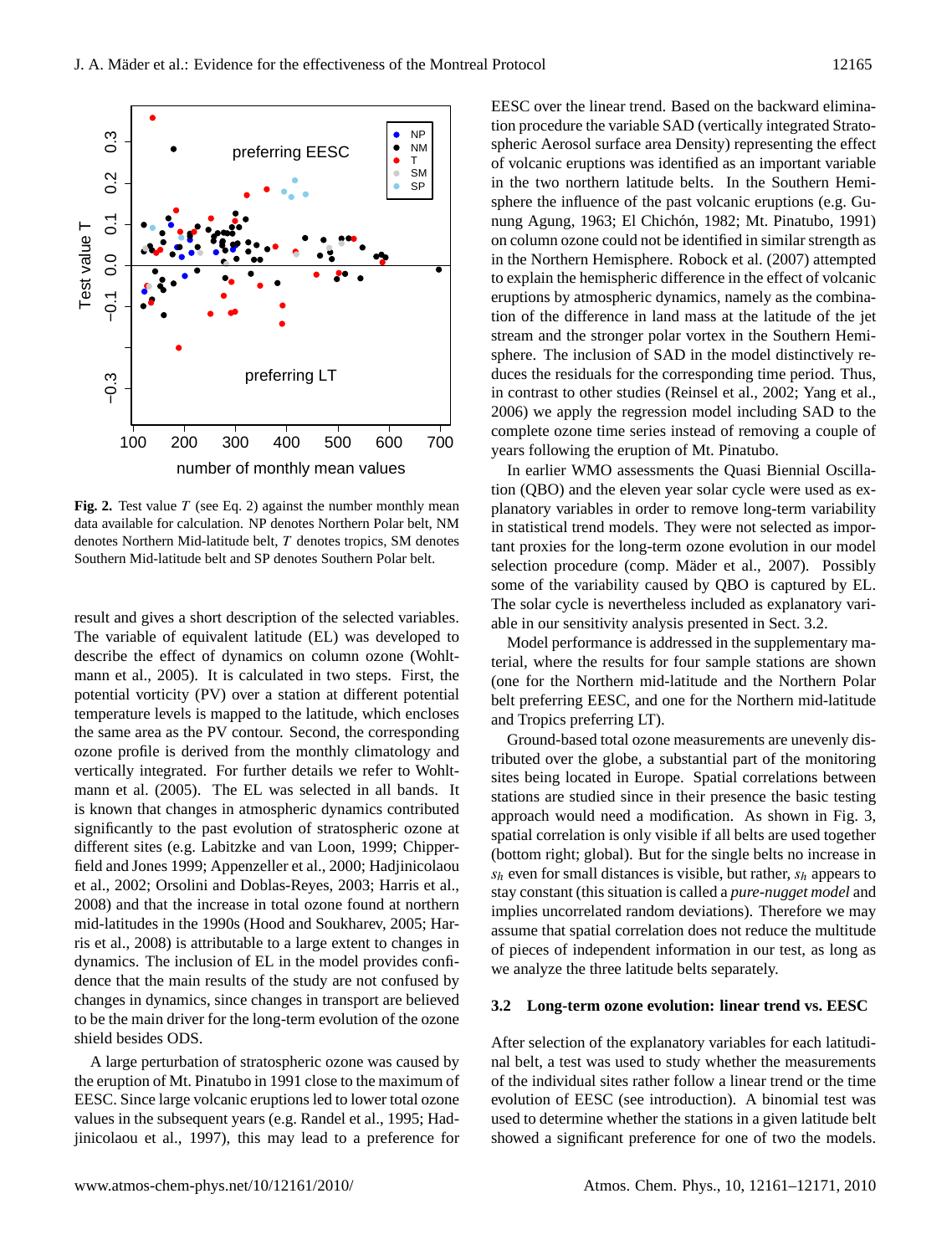

**Fig. 3.** Spatial variograms for the **(a)** northern, **(b)** southern, **(c)** tropical latitude belts and for **(d)** all stations together. In contrast to panel **(d)**, panels **(a)** to **(c)** do not show an increase of semivariance with the distance. As a consequence, for the three latitude belts **(a– c)**, used each apart, the stations can be used without corrections for the sign-test. But this is not the case for the situation in panel **(d)** where all the three other belts are used together.

The use of this test is justified because no spatial correlation was found (see Sect. 3.1). The two northern latitude belts show a clear preference for EESC to describe the measured ozone evolution (see Fig. 4). The results are significant at the 5% level (which corresponds to a 95% confidence interval) individually as well as together. In the tropical latitude belt EESC and LT are nearly balanced. This result can be explained by the small trends compared to the high variation of total ozone. In the two southern latitude belts EESC is again preferred. The result of the southern mid-latitudes is not significant, probably because of the small number of stations. Note that the statistically significant result for the South Polar latitudes should be ignored, due to a "saturation" of the ozone loss in the Antarctic due to the presently large availability of ODS. In contrast, the situation in the Arctic is less dynamically driven (e.g. Solomon, 2007) and thus more strongly influenced by the present ODS levels, which justifies the interpretation of the results for this region in terms of reduced EESC.

In our analysis the last years are expected to be most relevant because the difference between EESC and LT increases with time (Fig. 1). To test the expected change in time, we repeated our analysis for different time windows. Figure 5 shows that the number of ozone series following EESC rather than LT increases with time, which supports the results. All regions besides Southern Polar (panel e), which should not be considered as mentioned before, start in the 1990s around zero, meaning undecided between EESC and LT. At the tropical stations this does not change over time (see panel c). The two Northern zonal belts (see panels a and b) show clear preference of EESC over LT from the late 1990s onwards. The picture for southern mid-latitudes (see panel d) is similar, but unfortunately, the number of stations is too small to derive a "clear" preference of EESC over LT.

In order to test the robustness of the results we performed a number of sensitivity studies (see Table 2). The last solar cycle which peaked in the year 2001 most likely contributed to the observed ozone increase in the uppermost stratosphere since the mid 1990s and hence to the apparent turnaround in total ozone (Steinbrecht et al., 2004; Dameris et al., 2006). Based on our elimination process, solar flux, described by the solar flux intensity at 10.7 cm, is not one of the most important influence factors for total ozone (Mäder et al., 2007). Consequently, inclusion of solar flux in the equations does not affect our results significantly (see Table 2).

We tested also for a different EESC scenario by Newman et al. (2007) (with Mean of age-of-air: 5.5; Width of Ageof-Air Spectrum: 1.5 years; use of inorganics; EESC with  $\alpha$ : 60) but this change did not affect the results (see Table 2, EESC 5.5. years). The robustness of the results was to be expected, since the different versions of EESC are nearly identical up to linear transformations, and such alterations do not affect the significance of a variable in multiple linear regression. As a last test we replaced the linear trend before 1992 by the shape of the EESC time series, therefore they only differ after 1992. Also this test did not show any notable differences in the results (see Table 2, Hybrid).

To conclude, our results are robust to several changes of the setup of the regression showing consistently that EESC better predicts the overall set of observations than a linear trend.

#### **4 Conclusions**

In the late 1970s and the 1980s, i.e. since the paper of Molina and Rowland (1974), the search for a significant downward trend of total ozone measurements was an important research topic in the debate whether it was justified to limit man-made ODS emissions. Statistical models were developed in which natural variability was removed by using the explanatory variables of Quasi-Biennial Oscillation and the eleven year solar cycle. Significant downward trends were first published in the Ozone Trend Panel report in 1989 (WMO, 1989) for northern mid-latitudes (where a large part of the human population lives). This was viewed as evidence that the stratospheric ozone layer had been diminished by man-made emissions of ODS. The Montreal Protocol (1987, including its enforcements in the subsequent years) has proved to be very effective to limit ODS emissions. More than twenty years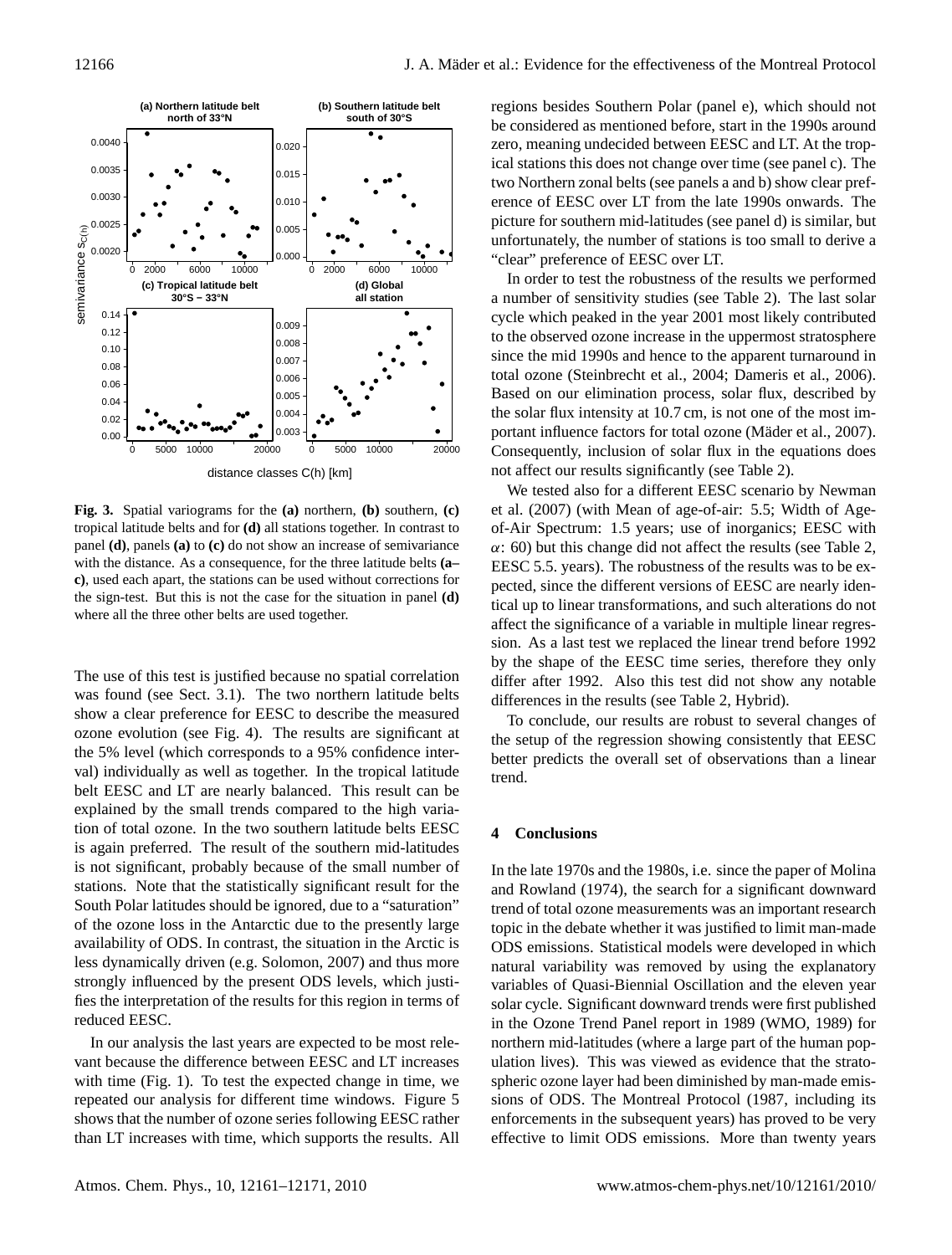

**Fig. 4.** Map of ground based stations used in this study. Stations preferring EESC over linear trend (see text and Fig. 1) are represented by blue lines and a positive slope, others with red lines and a negative slope. The length of the lines represents the absolute value of the test statistic T . For each latitude belt, the numbers of stations preferring EESC or LT are given on the right-hand side together with the p-value of the binomial test.



**Fig. 5.** Evolution of the test value T with increasing time window for **(a)** North Polar, **(b)** Northern mid-latitude, **(c)** Tropical, **(d)** Southern mid-latitude and **(e)** South Polar. Single points represent the T (test value of preference of EESC over LT, see Eq. 2) values for each station for an end point of the time window given by the value on the x-abscissa. The points are jittered horizontally for better visibility. Coloured lines show LOWESS smoothed (with smoothing parameter  $f = 0.5$ ) quantiles (blue dashed 5% and 95%; blue solid 25% and 75%; red: 50%). Due to few stations available at Southern latitudes the 5% and 95% quantile are not meaningful, and therefore not shown.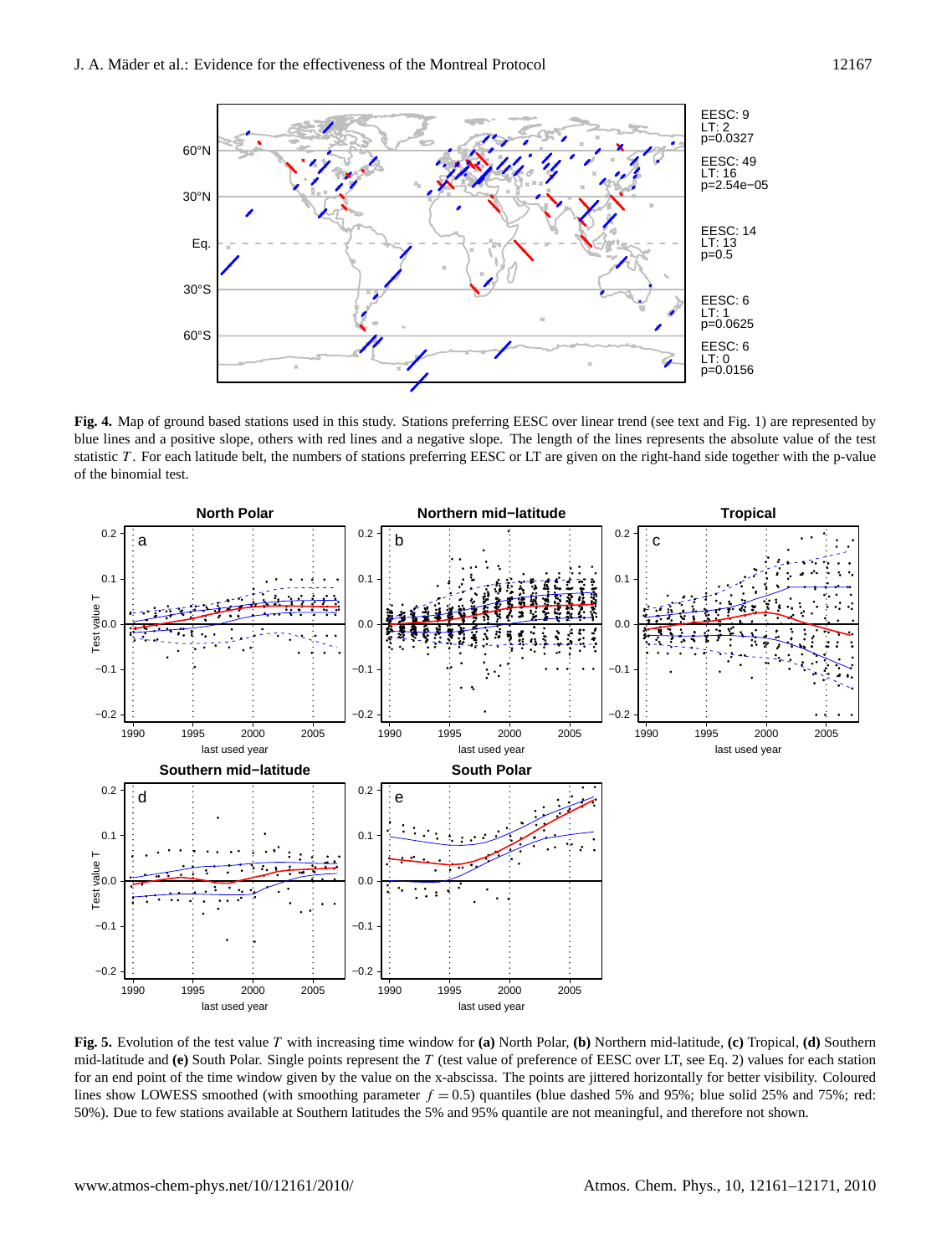**Table 2.** Number of stations preferring EESC over LT in different versions of the basic model. The column "Standard" corresponds to the main results of the paper. The column "All data" includes also the data from WOUDC that was classified unreliable (see Sect. 2.3). The fifth column refers to Sect. 3.2 on the influence of the solar cycle with solar flux at 10.7 cm as additional proxy. For the next column the new formulation for EESC by Newman et al. (2007) with an age-of-air of 5.5 years is used (instead of 3.0 years). The last column represents the results if linear trend was adapted to the shape of EESC before 1992.

| Region    | Number of<br>stations | Standard | All data | Solar Cycle | <b>EESC</b><br>5.5 years | Hybrid |
|-----------|-----------------------|----------|----------|-------------|--------------------------|--------|
| NP        |                       |          | 9        |             | 8                        | 10     |
| <b>NM</b> | 65                    | 49       | 49       | 45          | 52                       | 50     |
| TR        | 27                    | 14       | 14       | 14          | 12                       | 13     |
| <b>SM</b> |                       | 6        | 6        |             | 6                        | 6      |
| <b>SP</b> | h                     | h        | 6        | 6           | 6                        | 6      |

later, the documentation of the beneficial effect of the Montreal protocol to protect the ozone layer is still not a simple task. One approach to this problem has been the use of 2- and 3-dimensional numerical models to describe the effect of reductions of ODS on the ozone layer. However, because of the complex interactions between transport and chemical processes (including e.g. heterogeneous processes on polar stratospheric clouds) and the limited computer resources such models need simplifications. Moreover, the validation against observations revealed widely varying degrees of success of the individual state-of-the-art models with respect to the reproduction of individual processes including the observed ozone evolution (e.g., Eyring et al., 2007, 2010; WMO, 2007; Austin et al., 2010a, b; SPARC-CCMVal, 2010). Because of this large model spread the results concerning the effect of changes in man-made ODS emissions versus changes in dynamics remained controversial.

A complementary approach to describing the effect of changes in the column ozone is the use of statistical modelling. The results of such an approach, however, do not provide direct causal relationship and only allow for a sound interpretation if the used proxies are directly linked to the determining processes, which is generally difficult to prove. The proxies EL, T50 and PV400 identified by the elimination procedure, for example, are not readily attributable to a specific dynamical process but rather represent the combined effect of several processes including wave activity at different levels, the residual circulation, and the quasi-biennial oscillation. The effect of man-made ODS emissions on chemical ozone depletion, on the other hand, is more directly represented by the parameter EESC.

The aim of the study is not to provide reliable quantitative numbers concerning the attribution of ozone layer changes to chemical depletion or dynamics. The goal is rather to show the effectiveness of the "Montreal Protocol for the Protection of the Ozone Layer". For this we compared two statistical ways to model the temporal evolution of the ozone layer, a linear upward trend (as a surrogate of the time evolution of the ozone layer without a Montreal Protocol) and the temporal evolution attributable to the observed evolution of ODS following the Montreal protocol (EESC). We argue that the dynamical proxies, in particular EL, can represent dynamical changes in a sufficient way not to confuse the discrimination between a linear trend and an EESC trend. Note that our results have to be viewed as qualitative analysis. However, because of their robustness we regard our results as clear and unprecedented evidence for the effectiveness of the Montreal Protocol for the protection of the ozone shield, proving the success of international cooperation between science, economy and politics.

# **Supplementary material related to this article is available online at: [http://www.atmos-chem-phys.net/10/12161/2010/](http://www.atmos-chem-phys.net/10/12161/2010/acp-10-12161-2010-supplement.pdf) [acp-10-12161-2010-supplement.pdf](http://www.atmos-chem-phys.net/10/12161/2010/acp-10-12161-2010-supplement.pdf)**.

*Acknowledgements.* J. M. and D. B. were supported by the EUprojects CANDIDOZ and SCOUT-O3 within Framework Program 6 of the European Commission. H. R. was supported by the Competence Centre for the Environment and Sustainability (CCES) within the ETH-domain in Switzerland within the project EX-TREMES: "Spatial extremes and environmental sustainability: Statistical methods and applications in geophysics and the environment".

Data were provided by National Centers for Environmental Prediction (NCEP), European Center for Medium range Weather Forecasting (ECMWF), World Ozone and Ultraviolet Radiation Data Centre (WOUDC), National Aeronautics and Space Administration (NASA) and British Antarctic Survey (BAS).

Edited by: M. Dameris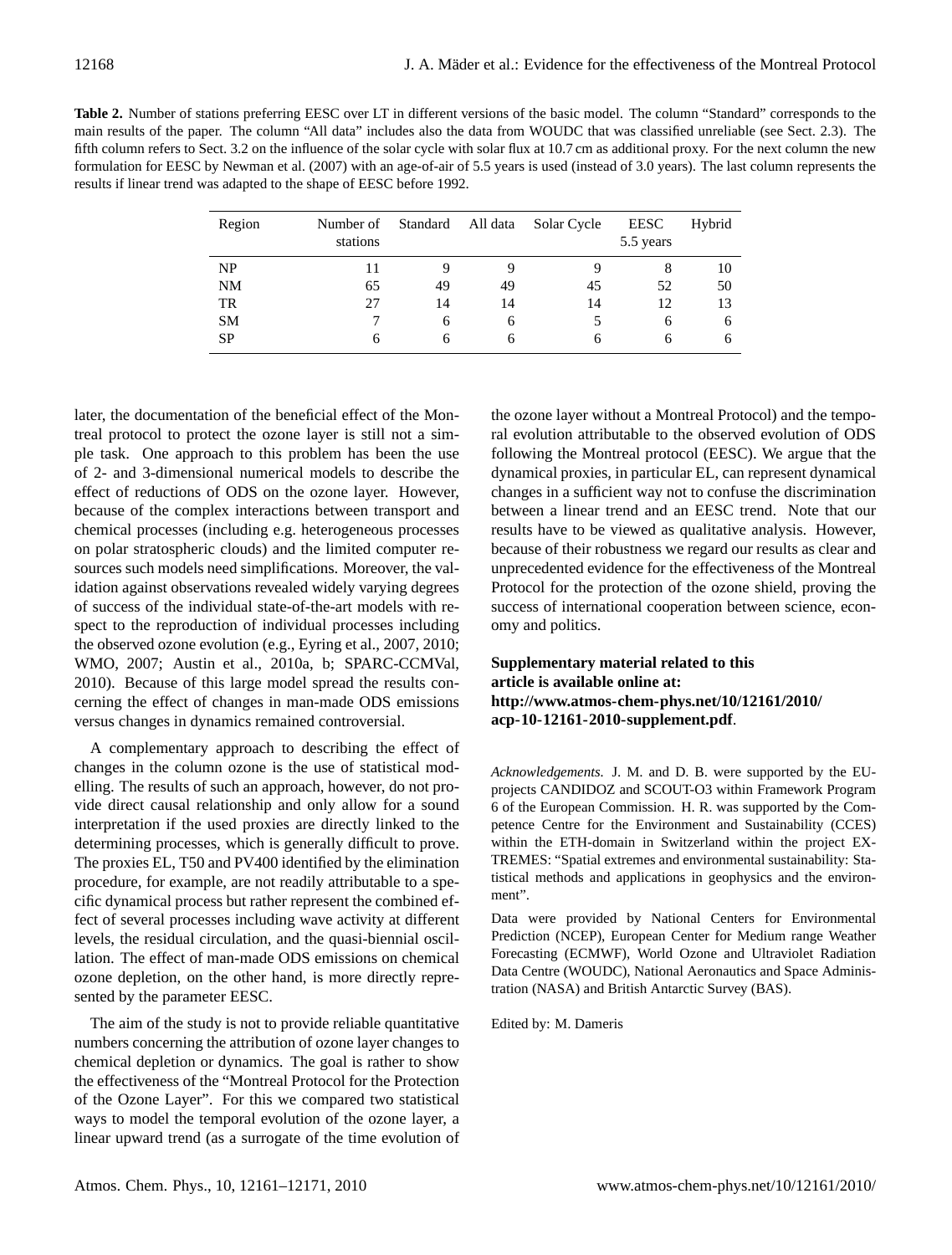## **References**

- Appenzeller, C., Weiss, A. K., and Staehelin, J.: North Atlantic Oscillation modulates total ozone winter trends, Geophys. Res. Lett., 27, 1131–1134, 2000.
- Austin, J. and Wilson, R. J.: Ensemble simulations of the decline and recovery of stratospheric ozone, J. Geophys. Res.-Atmos., 111, D16314, doi:10.1029/2005jd006907, 2006.
- Austing, J., Scinocca, J., Plummer, D., Oman, L., Waugh, D., Akiyoshi, H., Bekki, S., Braesicke, P., Butchart, N., Chipperfield, M., Cugnet, D., Dameris, M., Dhomse, S., Eyring, V., Frith, S., Garcia, R. R., Garny, H., Gettelman, A., Hardiman, S. C., Kinnison, D., Lamarque, J. F., Mancini, E., Marchand, M., Michou, M., Morgenstern, O., Nakamura, T., Pawson, S., Pitari, G., Pyle, J., Rozanov, E., Shepherd, T. G., Shibata, K., Teyssedre, H., Wilson, R. J., and Yamashita, Y.: Decline and recovery of total column ozone using a multimodel time series analysis, J. Geophys. Res., 115, D00M10, doi:10.1029/2010JD013857, 2010a.
- Austin, J., Struthers, H., Scinocca, J., Plummer, D. A., Akiyoshi, H., Baumgaertner, A. J. G., Bekki, S., Bodeker, G. E., Braesicke, P., Bruhl, C., Butchart, N., Chipperfield, M. P., Cugnet, D., Dameris, M., Dhomse, S., Frith, S., Garny, H., Gettelman, A., Hardiman, S. C., Jockel, P., Kinnison, D., Kubin, A., Lamarque, J. F., Langematz, U., Mancini, E., Marchand, M., Michou, M., Morgenstern, O., Nakamura, T., Nielsen, J. E., Pitari, G., Pyle, J., Rozanov, E., Shepherd, T. G., Shibata, K., Smale, D., Teyssedre, H., and Yamashita Y.: Chemistry-climate model simulations of spring Antarctic ozone, J. Geophys. Res., 115, D00M11, doi:10.1029/2009JD013577, 2010b.
- Brönnimann, S. and Hood, L. L.: Frequency of low-ozone events over northwestern Europe in 1952–1963 and 1990–2000, Geophys. Res. Lett., 30, ASC8-1-5, doi:10.1029/2003gl018431, 2003.
- Brunner, D., Staehelin, J., Maeder, J. A., Wohltmann, I., and Bodeker, G. E.: Variability and trends in total and vertically resolved stratospheric ozone based on the CATO ozone data set, Atmos. Chem. Phys., 6, 4985–5008, doi:10.5194/acp-6-4985- 2006, 2006.
- Butchart, N. and Scaife, A.A. : Removal of chlorofluorocarbons by increased mass exchange between the stratosphere and troposphere in a changing climate, Nature, 410, 799–802, 2001.
- Butchart, N., Scaife,, A. A., Bourqui, M., de Grandpre, J., Hare, S. H. E., Kettleborough, J., Langematz, U., Manzini, E., Sassi, F., Shibata, K., Shindell, D., and Sigmond, M.: Simulations of antropogenic change in the strength of the Brewer-Dobson circulation, Clim. Dynam., 27(7–8), 727–41 , doi:10.1007/s00382- 006-0162-4, 2006.
- Cressie, N. A. C.: Statistics for Spatial Data. Wiley, New York, revised edition, 1993.
- Cressie, N. and Hawkins, D. M.: Robust estimation of the variogram, Int. Assoc. Math. Geol. 12, 115–125, 1980.
- Dameris, M., Matthes, S., Deckert, R. Grewe, V., and Ponater, M.: Solar cycle effect delays onset of ozone recovery, Geophys. Res. Lett. 33, L03806 doi:10.1029/2005GL02474, 2006.
- Engel, A., Strunk, M., Muller, M., Haase, H. P., Poss, C., Levin, I., and Schmidt, U.: Temporal development of total chlorine in the high-latitude stratosphere based on reference distributions of mean age derived from  $CO<sub>2</sub>$  and  $SF<sub>6</sub>$ , J. Geophys. Res., 107(D12), 4136, doi:10.1029/2001JD000584, 2002.
- Eyring, V., Waugh, D. W., Bodeker, G. E., Cordero, E., Akiyoshi,

H., Austin, J., Beagley, S. R., Boville, B., Braesicke, P., Brühl, C., Butchart, N., Chipperfield, M. P., Dameris, M., Deckert, R., Deushi, M., Frith, S. M., Garcia, R. R., Gettelman, A., Giorgetta, M., Kinnison, D. E., Mancini, E., Manzini, E., Marsh D. R., Matthes, S., Nagashima, T., Newman, P. A., Nielsen, J. E., Pawson, S., Pitari, G., Plummer, D. A., Rozanov, E., Schraner, M., Scinocca, J. F., Semeniuk, K., Shepherd, T. G., Shibata, K., Steil, B., Stolarski, R., Tian, W., and Yoshiki, M.: Multimodel projections of stratospheric ozone in the 21st century, J. Geophys. Res., 112, D16303, doi:10.1029/2006JD008332, 2007.

- Eyring, V., Cionni, I., Bodeker, G. E., Charlton-Perez, A. J., Kinnison, D. E., Scinocca, J. F., Waugh, D. W., Akiyoshi, H., Bekki, S., Chipperfield, M. P., Dameris, M., Dhomse, S., Frith, S. M., Garny, H., Gettelman, A., Kubin, A., Langematz, U., Mancini, E., Marchand, M., Nakamura, T., Oman, L. D., Pawson, S., Pitari, G., Plummer, D. A., Rozanov, E., Shepherd, T. G., Shibata, K., Tian, W., Braesicke, P., Hardiman, S. C., Lamarque, J. F., Morgenstern, O., Pyle, J. A., Smale, D., and Yamashita, Y.: Multi-model assessment of stratospheric ozone return dates and ozone recovery in CCMVal-2 models, Atmos. Chem. Phys., 10, 9451–9472, doi:10.5194/acp-10-9451-2010, 2010.
- Farman, J. B., Gardiner, B. G., and Shanklin, J. D.: Large losses of total ozone in Antarctica reveal seasonal, Nature, 315, 207–210, 1985.
- Fioletov, V. E., Labow, G., Evans, R., Hare, E. W., Kohler, U., McElroy, C. T., Miyagawa, K., Redondas, A., Savastiouk, V., Shalamyansky, A. M., Staehelin, J., Vanicek, K., and Weber, M.: Performance of ground-based total ozone network assessed using satellite data, J. Geophys. Res., 113, D14313, doi:10.1029/2008JD009809, 2008.
- Guillas, S., Stein, M. L., Wuebbles, D. J., and Xia, J.: Using chemistry transport modeling in statistical analysis of stratospheric ozone trends from observations, J. Geophys. Res., 109, D22303, doi:10.1029/2004JD005049, 2004.
- Hadjinicolaou, P., Pyle, J., Chipperfield, M. P., and Kettleborough, J.: Effect of interannual meteorological variability on middle latitude O3, Geophys. Res. Lett., 24, 2993–2996, 1997.
- Hadjinicolaou, P., Jrrar, A., Pyle, J., and Bishop, L.: The dynamically driven long-term trend in stratospheric ozone over northern middle latitudes, Q. J. Roy. Meteor. Soc., 128, 1393–1412, 2002.
- Harris, N. R. P., Kyrö, E., Staehelin, J., Brunner, D., Andersen, S.-B., Godin-Beekmann, S., Dhomse, S., Hadjinicolaou, P., Hansen, G., Isaksen, I., Jrrar, A., Karpetchko, A., Kivi, R., Knudsen, B., Krizan, P., Lastovicka, J., Maeder, J., Orsolini, Y., Pyle, J. A., Rex, M., Vanicek, K., Weber, M., Wohltmann, I., Zanis, P., and Zerefos, C.: Ozone trends at northern mid- and high latitudes -a European perspective, Ann. Geophys., 26, 1207–1220, doi:10.5194/angeo-26-1207-2008, 2008.
- Hegglin, M. I. and Shepherd, T. G.: Large climate-induced changes in UV index and stratosphere-to-troposphere ozone flux, Nat. Geosci., 2, 687–691, 2009.
- Hood, L. L. and Zaff, D. A.: Lower stratospheric stationary waves and the longitude dependence of ozone trends in winter, J. Geophys. Res.-Atmos., 100, 25791–25800, 1995.
- Hood, L. L. and Soukharev, B. E.: Interannual Variations of Total Ozone at Northern Midlatitudes Correlated with Stratospheric EP Flux and Potential Vorticity, J. Atmos. Sci., 62, 3724–3740, 2005.
- Krizan, P. and Lastovicka, J.: Trends in positive and negative ozone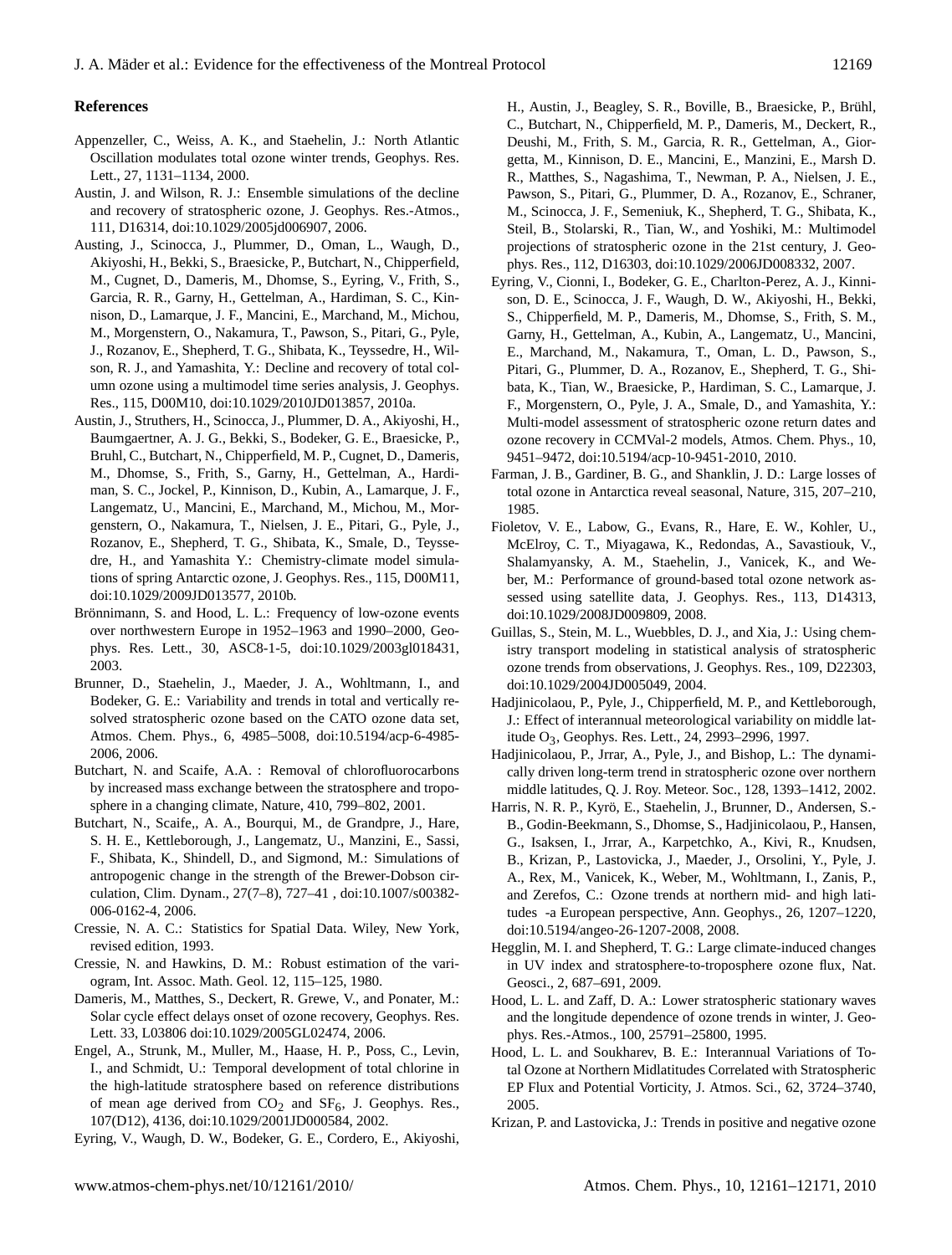laminae in the Northern Hemisphere, J. Geophys. Res., 110, D10107, doi:10.1029/20004JD005477, 2005.

- Labitzke, K. and Van Loon, H.: The Stratosphere, Springer, 179 pp., 1999.
- Li, F., Stolarski, R. S., and Newman, P. A.: Stratospheric ozone in the post-CFC era, Atmos. Chem. Phys., 9, 2207–2213, doi:10.5194/acp-9-2207-2009, 2009.
- Mäder, J. A., Staehelin, J., Brunner, D., Stahel, W. A., Wohltmann, I., and Peter, T.: Statistical modeling of total ozone: Selection of appropriate explanatory variables, J. Geophys. Res, 112, D11108, doi:10.1029/2006JD007694, 2007.
- McLandress, C. and Shepherd, T. G.: Simulated anthropogenic changes in the Brewer-Dobson circulation, including its extension to higher latitudes, J. Clim., 22, 1516–1540, 2009.
- Molina M. J. and Rowland, F. S.: Stratospheric sink for chlorofluoromethanes: chlorine atom-catalysed destruction of ozone, Nature, 249, 810–812, 1974.
- Montzka, S. A., Butler, J. H., Myers, R. C., Thompson, T. M., Swanson, T. H., Clarke, A. D., Lock, L. T., and Elkins, J. W.: Decline in tropospheric abundance of halogen from halocarbons: Implications for stratospheric ozone depletion, Science 272, 1318-1322, 1996.
- Morgenstern, O., Braesicke, P., Hurwitz, M. M., O'Connor, F. M., Bushell, A. C., Johnson, C. E., and Pyle, J. A.: The world avoided by the Montreal Protocol, Geophys. Res. Lett., 35, L16811, doi:10.1029/2008gl034590, 2008.
- Newchurch, M. J., Yang, E. S., Cunnold, D. M., Reinsel, G. C., Zawodny, J. M., and Russell, J. M.: Evidence for slowdown in stratospheric ozone loss: First stage of ozone recovery, J. Geophys. Res., 108, 4507, ACH12-1-13, 2003.
- Newman, P. A., Nash, E. R., Kawa, S. R., Montzka, S. A., and Schauffler, S. M.: When will the Antarctic ozone hohle recover?, Geophys. Res. Lett., 33, L12814, doi:10.1029/2005GL025232, 2006.
- Newman, P. A., Daniel, J. S., Waugh, D. W., and Nash, E. R.: A new formulation of equivalent effective stratospheric chlorine (EESC), Atmos. Chem. Phys., 7, 4537–4552, doi:10.5194/acp-7-4537-2007, 2007.
- Newman, P. A., Oman, L. D., Douglass, A. R., Fleming, E. L., Frith, S. M., Hurwitz, M. M., Kawa, S. R., Jackman, C. H., Krotkov, N. A., Nash, E. R., Nielsen, J. E., Pawson, S., Stolarski, R. S., and Velders, G. J. M.: What would have happened to the ozone layer if chlorofluorocarbons (CFCs) had not been regulated?, Atmos. Chem. Phys., 9, 2113–2128, doi:10.5194/acp-9-2113-2009, 2009.
- Orsolini, Y. and Doblas-Reyes, F.: Ozone signatures of climate patterns over the Euro-Atlantic sector in the spring, Q. J. Roy. Meteor. Soc., 595, 3251–3263, 2003.
- Percival, D. B. and Rothrock, D. A.: "Eyeballing" trends in climate time series: A coautionary note, J. Climate, 18, 886–891, 2005.
- Peter, T.: Microphysics and heterogeneous chemistry of polar stratospheric clouds, Annu. Rev. Phys. Chem., 48, 785–822, 1997.
- Prather, M., Midgley, P., Rowland, F. S., and Stolarski, R.: The ozone layer: The road not taken, Nature, 381, 551–554, 1996.
- Randel, W., Wu, F., Russell, J., Waters, J., and Froidevaux, L.: Ozone and temperature-changes in the stratosphere following the eruption of Mount-Pinatubo, J. Geophys. Res, 100, 16753– 16764, 1995.
- Reinsel, G. C., Weatherhead, E. C., Tiao, G. C., Miller, A. J., Nagatani, R. M., Wuebbles, D. J., and Flynn, L. E.: On detection of turnaround and recovery in trend for ozone, J. Geophys. Res. 107, 4078, 2002.
- Reinsel, G. C.: Trend analysis of upper stratospheric Umkehr ozone data for evidence of turnaround, Geophys. Res. Lett., 29, 1451, doi:10.1029/2002GL014716, 2002.
- Reinsel, G. C., Miller, A. J., Weatherhead, E. C., Flynn, L. E., Nagatani, R. M., Tiao, G. C., and Wuebbles, D. J.: Trend analysis of total ozone data for turnaround and dynamical contributions, J. Geophys. Res. 110, D16306, doi:10.1029/2004JD004662, 2005.
- Rieder, H. E., Staehelin, J., Maeder, J. A., Peter, T., Ribatet, M., Davison, A. C., Stübi, R., Weihs, P., and Holawe, F.: Extreme events in total ozone over Arosa - Part 2: Fingerprints of atmospheric dynamics and chemistry and effects on mean values and long-term changes, Atmos. Chem. Phys., 10, 10033–10045, doi:10.5194/acp-10-10033-2010, 2010.
- Rinsland, C. P., Mahieu, E., Zander, R., Jones, N. B., Chipperfield, M. P., Goldman, A., Anderson, J., Russell, J. M., III, Demoulin, P., Notholt, J., Toon, G. C., Blavier, J.-F., Sen, B., Sussmann, R., Wood, S. W., Meier, A., Griffith, D. W. T., Chiou, L. S., Murcray, F. J., Stephen, T. M., Hase, F., Mikuteit, S., Schulz, A., and Blumenstock, T.: Long-term trends of inorganic chlorine from ground-based infrared solar spectra: Past increases and evidence for stabilization, J. Geophys. Res., 108, 4252, doi:10.1029/2002JD003001, 2003.
- Robock, A.: Volcanic eruptions and climate, Rev. Geophys., 38, 191–219, 2000.
- Robock, A., Adams, T., Moore, M., Oman, L., and Stenchikov, G.: Southern Hemisphere atmospheric circulation effects on th 1991 Mount Pinatubo Eruption, Geophys. Res. Lett., 34(23), L23710, doi:10.1029/2007GL031403, 2007.
- Rosenfield, J. E., Considine, D. B., Meade, P. E., Bacmeister, J. T., Jackman, C. H., and Schoeberl, M. R.: Stratospheric effects of Mount Pinatubo aerosol studied with a coupled two-dimensional model, J. Geophys. Res., 102(D3), 3649–3670, 1997.
- Shepherd, T. G.: Dynamics, stratospheric ozone, and climate change, Atmos.-Ocean, 46, 371–392, 2008.
- Solomon, S.: Stratospheric ozone depletion: A review of concepts and history, Rev. Geophys., 37, 275–316, 1999.
- Solomon, S., Portmann, R. W., and Thompsom, D. W. J.: Contrasts between Antarctic and arctic ozone depletion, Proceedings of the national academy of science of the untired states of Americam 104, 445–449, 2007.
- SPARC-CCMVal: SPARC Report on the Evaluation of Chemistry-Climate Models, 2010.
- Staehelin, J., Harris, N. R. P., Appenzeller, C., and Eberhard, J.: Ozone trends: A review, Rev. Geophys., 39, 231–290, 2001.
- Staehelin, J., Mäder, J., Weiss, A. K., and Appenzeller, C.: Longterm ozone trends in Northern mid-latitudes with special emphasis on contribution of changes in dynamics, Phys. Chem. Earth (B), 27, 461–469, 2002.
- Steinbrecht, W., Claude, H., Kohler, U., and Hoinka, K. P.: Correlations between tropopause height and total ozone: Implications for long-term changes, J. Geophys. Res.-Atmos., 103(D15), 19183–19192, 1998.
- Steinbrecht, W., Claude, H., and Winkler, P.: Enhanced upper stratospheric ozone: Sign of recovery or solar cycle effect?, J. Geophys. Res., 109, D02308, doi:10.1029/2003JD004284, 2004.